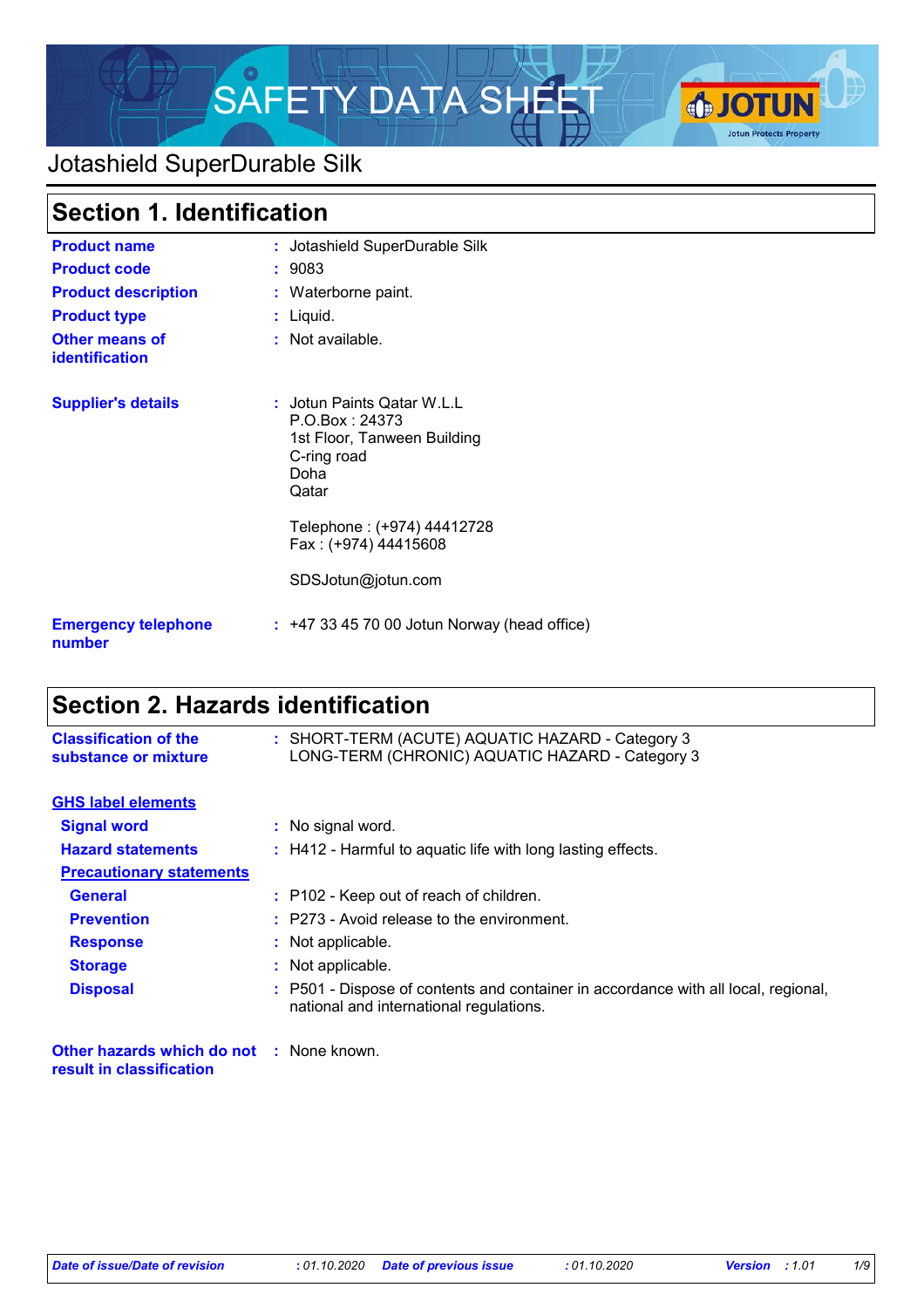## **Section 3. Composition/information on ingredients**

### **Other means of Substance/mixture**

**identification**

**:** Mixture

**:** Not available.

## **CAS number/other identifiers**

| <b>CAS number</b>   | : Not applicable. |
|---------------------|-------------------|
| <b>EC</b> number    | : Mixture.        |
| <b>Product code</b> | : 9083            |

| <b>Ingredient name</b> | $\frac{1}{2}$ | <b>CAS number</b> |
|------------------------|---------------|-------------------|
| $C(M)$ IT/MIT $(3:1)$  | < 0.003       | 55965-84-9        |

**There are no additional ingredients present which, within the current knowledge of the supplier and in the concentrations applicable, are classified as hazardous to health or the environment and hence require reporting in this section.**

**Occupational exposure limits, if available, are listed in Section 8.**

## **Section 4. First aid measures**

#### **Description of necessary first aid measures**

| <b>Eye contact</b>  | : Immediately flush eyes with plenty of water, occasionally lifting the upper and lower<br>eyelids. Check for and remove any contact lenses. Continue to rinse for at least 10<br>minutes. Get medical attention if irritation occurs.                                                                                                                                                                                                                                                                                                                                                                                                                                                                                                                                                                                       |
|---------------------|------------------------------------------------------------------------------------------------------------------------------------------------------------------------------------------------------------------------------------------------------------------------------------------------------------------------------------------------------------------------------------------------------------------------------------------------------------------------------------------------------------------------------------------------------------------------------------------------------------------------------------------------------------------------------------------------------------------------------------------------------------------------------------------------------------------------------|
| <b>Inhalation</b>   | : Remove victim to fresh air and keep at rest in a position comfortable for breathing.<br>If not breathing, if breathing is irregular or if respiratory arrest occurs, provide<br>artificial respiration or oxygen by trained personnel. It may be dangerous to the<br>person providing aid to give mouth-to-mouth resuscitation. Get medical attention if<br>adverse health effects persist or are severe. If unconscious, place in recovery<br>position and get medical attention immediately. Maintain an open airway. Loosen<br>tight clothing such as a collar, tie, belt or waistband.                                                                                                                                                                                                                                 |
| <b>Skin contact</b> | : Flush contaminated skin with plenty of water. Remove contaminated clothing and<br>shoes. Get medical attention if symptoms occur. Wash clothing before reuse.<br>Clean shoes thoroughly before reuse.                                                                                                                                                                                                                                                                                                                                                                                                                                                                                                                                                                                                                      |
| <b>Ingestion</b>    | : Wash out mouth with water. Remove dentures if any. Remove victim to fresh air<br>and keep at rest in a position comfortable for breathing. If material has been<br>swallowed and the exposed person is conscious, give small quantities of water to<br>drink. Stop if the exposed person feels sick as vomiting may be dangerous. Do not<br>induce vomiting unless directed to do so by medical personnel. If vomiting occurs,<br>the head should be kept low so that vomit does not enter the lungs. Get medical<br>attention if adverse health effects persist or are severe. Never give anything by<br>mouth to an unconscious person. If unconscious, place in recovery position and get<br>medical attention immediately. Maintain an open airway. Loosen tight clothing such<br>as a collar, tie, belt or waistband. |

#### **Most important symptoms/effects, acute and delayed**

| <b>Potential acute health effects</b> |                                                     |
|---------------------------------------|-----------------------------------------------------|
| <b>Eye contact</b>                    | : No known significant effects or critical hazards. |
| <b>Inhalation</b>                     | : No known significant effects or critical hazards. |
| <b>Skin contact</b>                   | : No known significant effects or critical hazards. |
| <b>Ingestion</b>                      | : No known significant effects or critical hazards. |
| Over-exposure signs/symptoms          |                                                     |
| Eye contact                           | : No specific data.                                 |
| <b>Inhalation</b>                     | : No specific data.                                 |
| <b>Skin contact</b>                   | : No specific data.                                 |
| <b>Ingestion</b>                      | : No specific data.                                 |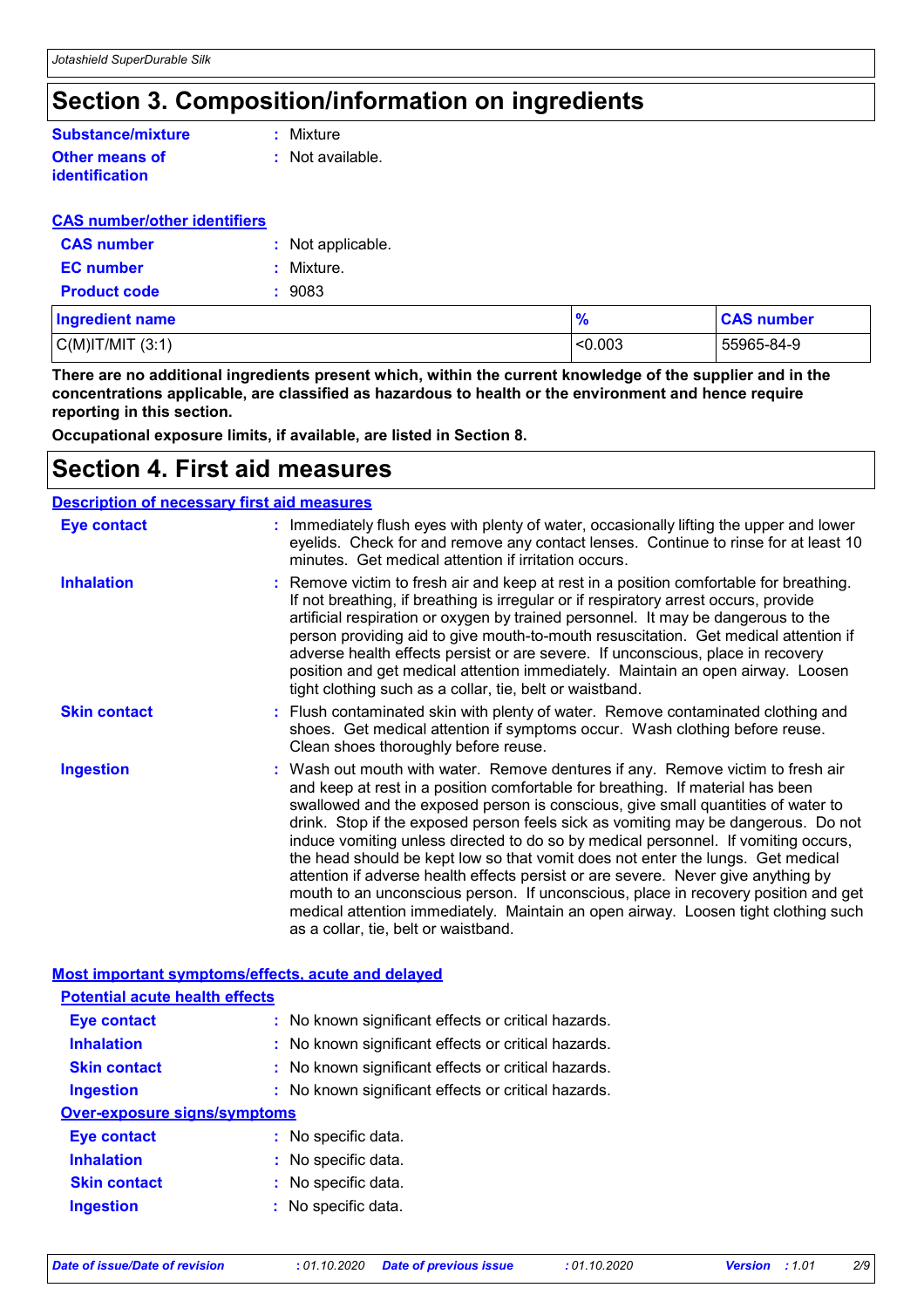## **Section 4. First aid measures**

|                                   | Indication of immediate medical attention and special treatment needed, if necessary                                                                                          |
|-----------------------------------|-------------------------------------------------------------------------------------------------------------------------------------------------------------------------------|
| <b>Notes to physician</b>         | : Treat symptomatically. Contact poison treatment specialist immediately if large<br>quantities have been ingested or inhaled.                                                |
| <b>Specific treatments</b>        | : No specific treatment.                                                                                                                                                      |
| <b>Protection of first-aiders</b> | : No action shall be taken involving any personal risk or without suitable training. It<br>may be dangerous to the person providing aid to give mouth-to-mouth resuscitation. |

**See toxicological information (Section 11)**

## **Section 5. Firefighting measures**

| <b>Extinguishing media</b>                               |                                                                                                                                                                                                                                                                                                      |
|----------------------------------------------------------|------------------------------------------------------------------------------------------------------------------------------------------------------------------------------------------------------------------------------------------------------------------------------------------------------|
| <b>Suitable extinguishing</b><br>media                   | : Use an extinguishing agent suitable for the surrounding fire.                                                                                                                                                                                                                                      |
| <b>Unsuitable extinguishing</b><br>media                 | : None known.                                                                                                                                                                                                                                                                                        |
| <b>Specific hazards arising</b><br>from the chemical     | : In a fire or if heated, a pressure increase will occur and the container may burst.<br>This material is harmful to aquatic life with long lasting effects. Fire water<br>contaminated with this material must be contained and prevented from being<br>discharged to any waterway, sewer or drain. |
| <b>Hazardous thermal</b><br>decomposition products       | : Decomposition products may include the following materials:<br>carbon dioxide<br>carbon monoxide<br>metal oxide/oxides                                                                                                                                                                             |
| <b>Special protective actions</b><br>for fire-fighters   | : Promptly isolate the scene by removing all persons from the vicinity of the incident if<br>there is a fire. No action shall be taken involving any personal risk or without<br>suitable training.                                                                                                  |
| <b>Special protective</b><br>equipment for fire-fighters | : Fire-fighters should wear appropriate protective equipment and self-contained<br>breathing apparatus (SCBA) with a full face-piece operated in positive pressure<br>mode.                                                                                                                          |

## **Section 6. Accidental release measures**

#### **Environmental precautions Personal precautions, protective equipment and emergency procedures :** Avoid dispersal of spilt material and runoff and contact with soil, waterways, drains **:** No action shall be taken involving any personal risk or without suitable training. Evacuate surrounding areas. Keep unnecessary and unprotected personnel from entering. Do not touch or walk through spilt material. Avoid breathing vapour or mist. Provide adequate ventilation. Wear appropriate respirator when ventilation is inadequate. Put on appropriate personal protective equipment. and sewers. Inform the relevant authorities if the product has caused environmental pollution (sewers, waterways, soil or air). Water polluting material. May be harmful to the environment if released in large quantities. **For non-emergency personnel For emergency responders** : If specialised clothing is required to deal with the spillage, take note of any information in Section 8 on suitable and unsuitable materials. See also the information in "For non-emergency personnel".

#### **Methods and material for containment and cleaning up**

Stop leak if without risk. Move containers from spill area. Dilute with water and mop up if water-soluble. Alternatively, or if water-insoluble, absorb with an inert dry material and place in an appropriate waste disposal container. Dispose of via a licensed waste disposal contractor. **Small spill :**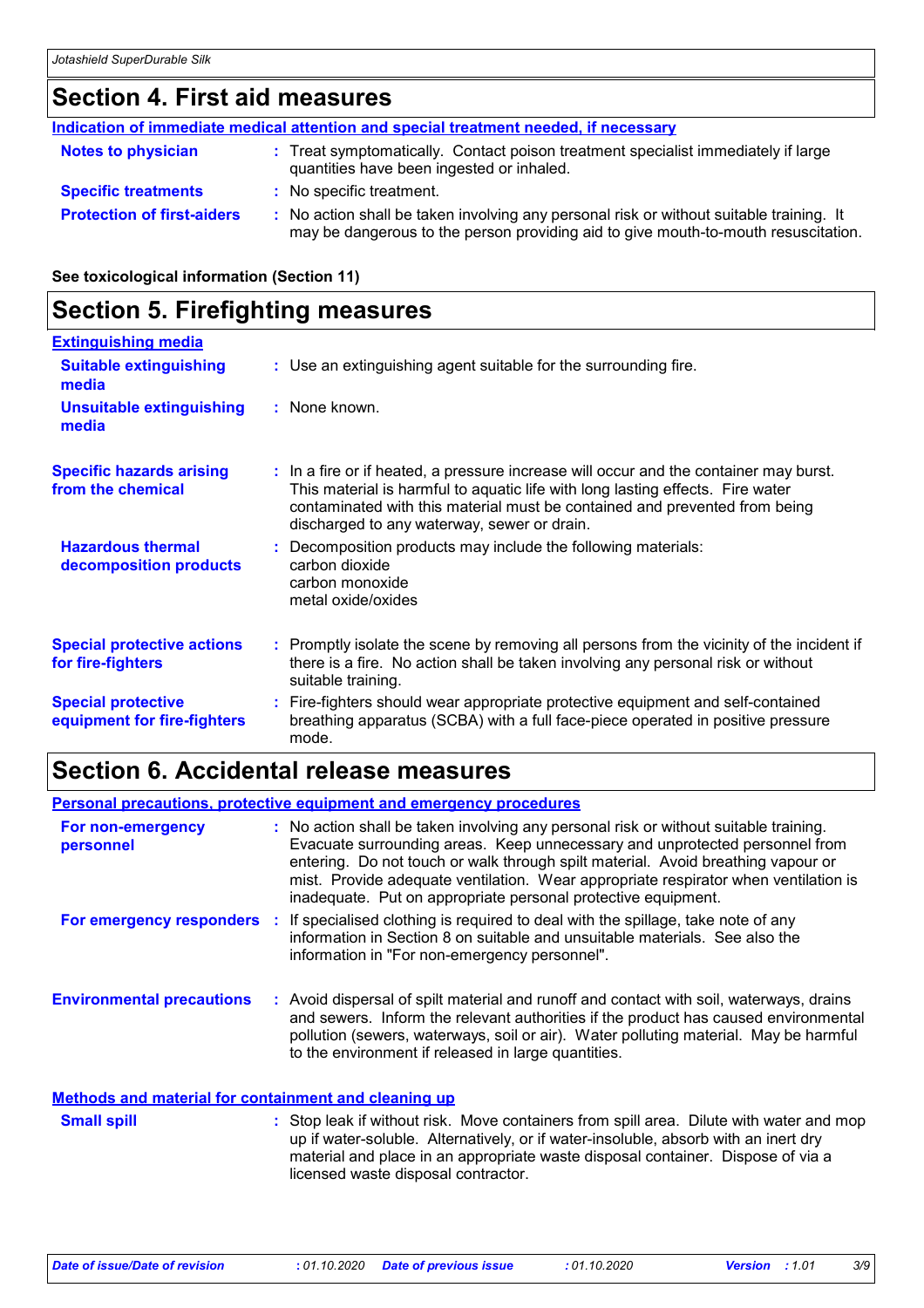# **Section 6. Accidental release measures**

| <b>Large spill</b> | : Stop leak if without risk. Move containers from spill area. Approach the release |
|--------------------|------------------------------------------------------------------------------------|
|                    | from upwind. Prevent entry into sewers, water courses, basements or confined       |
|                    | areas. Wash spillages into an effluent treatment plant or proceed as follows.      |
|                    | Contain and collect spillage with non-combustible, absorbent material e.g. sand,   |
|                    | earth, vermiculite or diatomaceous earth and place in container for disposal       |
|                    | according to local regulations (see Section 13). Dispose of via a licensed waste   |
|                    | disposal contractor. Contaminated absorbent material may pose the same hazard      |
|                    | as the spilt product. Note: see Section 1 for emergency contact information and    |
|                    | Section 13 for waste disposal.                                                     |

# **Section 7. Handling and storage**

| <b>Precautions for safe handling</b>                                             |                                                                                                                                                                                                                                                                                                                                                                                                                                                                                                                                                                                     |
|----------------------------------------------------------------------------------|-------------------------------------------------------------------------------------------------------------------------------------------------------------------------------------------------------------------------------------------------------------------------------------------------------------------------------------------------------------------------------------------------------------------------------------------------------------------------------------------------------------------------------------------------------------------------------------|
| <b>Protective measures</b>                                                       | : Put on appropriate personal protective equipment (see Section 8). Do not ingest.<br>Avoid contact with eyes, skin and clothing. Avoid breathing vapour or mist. Avoid<br>release to the environment. Keep in the original container or an approved<br>alternative made from a compatible material, kept tightly closed when not in use.<br>Empty containers retain product residue and can be hazardous. Do not reuse<br>container.                                                                                                                                               |
| <b>Advice on general</b><br>occupational hygiene                                 | : Eating, drinking and smoking should be prohibited in areas where this material is<br>handled, stored and processed. Workers should wash hands and face before<br>eating, drinking and smoking. Remove contaminated clothing and protective<br>equipment before entering eating areas. See also Section 8 for additional<br>information on hygiene measures.                                                                                                                                                                                                                       |
| <b>Conditions for safe storage,</b><br>including any<br><b>incompatibilities</b> | : Store in accordance with local regulations. Store in original container protected<br>from direct sunlight in a dry, cool and well-ventilated area, away from incompatible<br>materials (see Section 10) and food and drink. Keep container tightly closed and<br>sealed until ready for use. Containers that have been opened must be carefully<br>resealed and kept upright to prevent leakage. Do not store in unlabelled containers.<br>Use appropriate containment to avoid environmental contamination. See Section 10<br>for incompatible materials before handling or use. |

# **Section 8. Exposure controls/personal protection**

| <b>Control parameters</b>                        |                                                                                                                                                                                                                                                                                                                                                                                                   |
|--------------------------------------------------|---------------------------------------------------------------------------------------------------------------------------------------------------------------------------------------------------------------------------------------------------------------------------------------------------------------------------------------------------------------------------------------------------|
| <b>Occupational exposure limits</b>              |                                                                                                                                                                                                                                                                                                                                                                                                   |
| None.                                            |                                                                                                                                                                                                                                                                                                                                                                                                   |
| <b>Appropriate engineering</b><br>controls       | : Good general ventilation should be sufficient to control worker exposure to airborne<br>contaminants.                                                                                                                                                                                                                                                                                           |
| <b>Environmental exposure</b><br><b>controls</b> | : Emissions from ventilation or work process equipment should be checked to ensure<br>they comply with the requirements of environmental protection legislation. In some<br>cases, fume scrubbers, filters or engineering modifications to the process<br>equipment will be necessary to reduce emissions to acceptable levels.                                                                   |
| <b>Individual protection measures</b>            |                                                                                                                                                                                                                                                                                                                                                                                                   |
| <b>Hygiene measures</b>                          | : Wash hands, forearms and face thoroughly after handling chemical products, before<br>eating, smoking and using the lavatory and at the end of the working period.<br>Appropriate techniques should be used to remove potentially contaminated clothing.<br>Wash contaminated clothing before reusing. Ensure that eyewash stations and<br>safety showers are close to the workstation location. |
| <b>Eye/face protection</b>                       | : Safety eyewear complying to EN 166 should be used when a risk assessment<br>indicates this is necessary to avoid exposure to liquid splashes, mists, gases or<br>dusts. If contact is possible, the following protection should be worn, unless the<br>assessment indicates a higher degree of protection: safety glasses with side-<br>shields.                                                |
| <b>Skin protection</b>                           |                                                                                                                                                                                                                                                                                                                                                                                                   |
| <b>Hand protection</b>                           | t                                                                                                                                                                                                                                                                                                                                                                                                 |
| <b>Date of issue/Date of revision</b>            | : 01.10.2020<br>: 01.10.2020<br>4/9<br><b>Date of previous issue</b><br><b>Version</b> : 1.01                                                                                                                                                                                                                                                                                                     |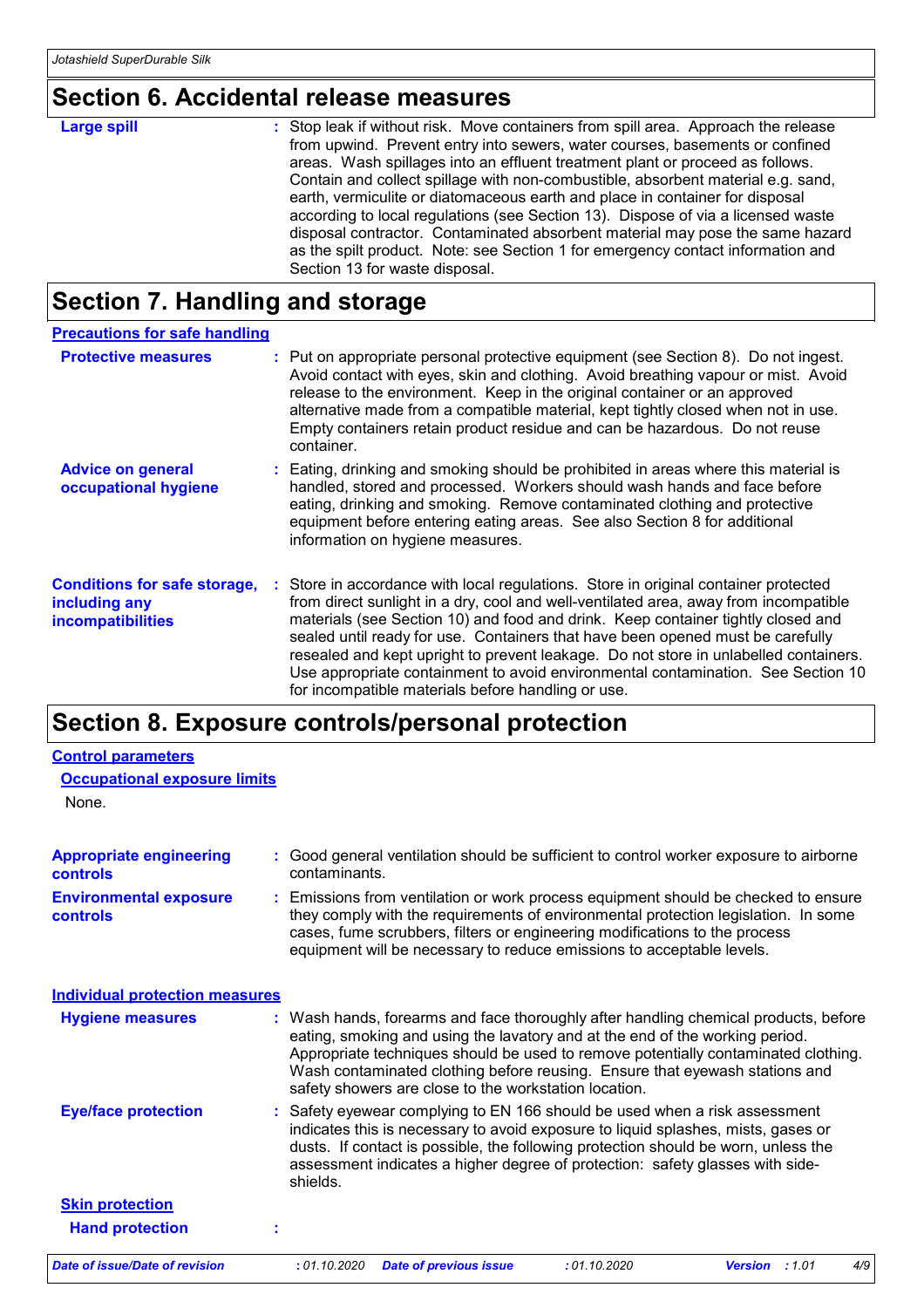# **Section 8. Exposure controls/personal protection**

|                               | There is no one glove material or combination of materials that will give unlimited<br>resistance to any individual or combination of chemicals.<br>The breakthrough time must be greater than the end use time of the product.                                                                                                                                                                             |
|-------------------------------|-------------------------------------------------------------------------------------------------------------------------------------------------------------------------------------------------------------------------------------------------------------------------------------------------------------------------------------------------------------------------------------------------------------|
|                               | The instructions and information provided by the glove manufacturer on use,<br>storage, maintenance and replacement must be followed.                                                                                                                                                                                                                                                                       |
|                               | Gloves should be replaced regularly and if there is any sign of damage to the glove<br>material.                                                                                                                                                                                                                                                                                                            |
|                               | Always ensure that gloves are free from defects and that they are stored and used<br>correctly.                                                                                                                                                                                                                                                                                                             |
|                               | The performance or effectiveness of the glove may be reduced by physical/chemical<br>damage and poor maintenance.                                                                                                                                                                                                                                                                                           |
|                               | Barrier creams may help to protect the exposed areas of the skin but should not be<br>applied once exposure has occurred.                                                                                                                                                                                                                                                                                   |
|                               | Wear suitable gloves tested to EN374.<br>Recommended, gloves(breakthrough time) > 8 hours: nitrile rubber, neoprene, PVC<br>May be used, gloves(breakthrough time) 4 - 8 hours: 4H                                                                                                                                                                                                                          |
| <b>Body protection</b>        | : Personal protective equipment for the body should be selected based on the task<br>being performed and the risks involved and should be approved by a specialist<br>before handling this product.                                                                                                                                                                                                         |
| <b>Other skin protection</b>  | : Appropriate footwear and any additional skin protection measures should be<br>selected based on the task being performed and the risks involved and should be<br>approved by a specialist before handling this product.                                                                                                                                                                                   |
| <b>Respiratory protection</b> | : If workers are exposed to concentrations above the exposure limit, they must use a<br>respirator according to EN 140. Use respiratory mask with charcoal and dust filter<br>when spraying this product, according to EN 14387(as filter combination A2-P2). In<br>confined spaces, use compressed-air or fresh-air respiratory equipment. When use<br>of roller or brush, consider use of charcoalfilter. |

# **Section 9. Physical and chemical properties**

| <b>Appearance</b>                                 |                                                                                                                                                         |
|---------------------------------------------------|---------------------------------------------------------------------------------------------------------------------------------------------------------|
| <b>Physical state</b>                             | $:$ Liquid.                                                                                                                                             |
| <b>Colour</b>                                     | : Various                                                                                                                                               |
| <b>Odour</b>                                      | : Characteristic.                                                                                                                                       |
| <b>Odour threshold</b>                            | : Not applicable.                                                                                                                                       |
| рH                                                | : Not applicable.                                                                                                                                       |
| <b>Melting point</b>                              | : 0                                                                                                                                                     |
| <b>Boiling point</b>                              | : Lowest known value: $100^{\circ}$ C (212°F) (water). Weighted average: 127.46°C (261.4°F)                                                             |
| <b>Flash point</b>                                | : Not available.                                                                                                                                        |
| <b>Evaporation rate</b>                           | : Highest known value: 0.36 (water) Weighted average: 0.31 compared with butyl<br>acetate                                                               |
| <b>Flammability (solid, gas)</b>                  | : Not applicable.                                                                                                                                       |
| Lower and upper explosive<br>(flammable) limits   | $: 0.6 - 12.6%$                                                                                                                                         |
| <b>Vapour pressure</b>                            | : Highest known value: $3.2$ kPa (23.8 mm Hg) (at $20^{\circ}$ C) (water). Weighted average:<br>2.47 kPa (18.53 mm Hg) (at 20°C)                        |
| <b>Vapour density</b>                             | : Highest known value: $7.5$ (Air = 1) (propanoic acid, 2-methyl-, monoester with<br>2,2,4-trimethyl-1,3-pentanediol). Weighted average: 4.83 (Air = 1) |
| <b>Density</b>                                    | : 1.15 to 1.32 $q/cm3$                                                                                                                                  |
| <b>Solubility</b>                                 | : Easily soluble in the following materials: cold water and hot water.                                                                                  |
| <b>Partition coefficient: n-</b><br>octanol/water | : Not available.                                                                                                                                        |
| <b>Auto-ignition temperature</b>                  | : Not applicable.                                                                                                                                       |
| <b>Decomposition temperature</b>                  | : Not available.                                                                                                                                        |
| <b>Viscosity</b>                                  | : Kinematic (40°C): >0.205 cm <sup>2</sup> /s (>20.5 mm <sup>2</sup> /s)                                                                                |

*Date of issue/Date of revision* **:** *01.10.2020 Date of previous issue : 01.10.2020 Version : 1.01 5/9*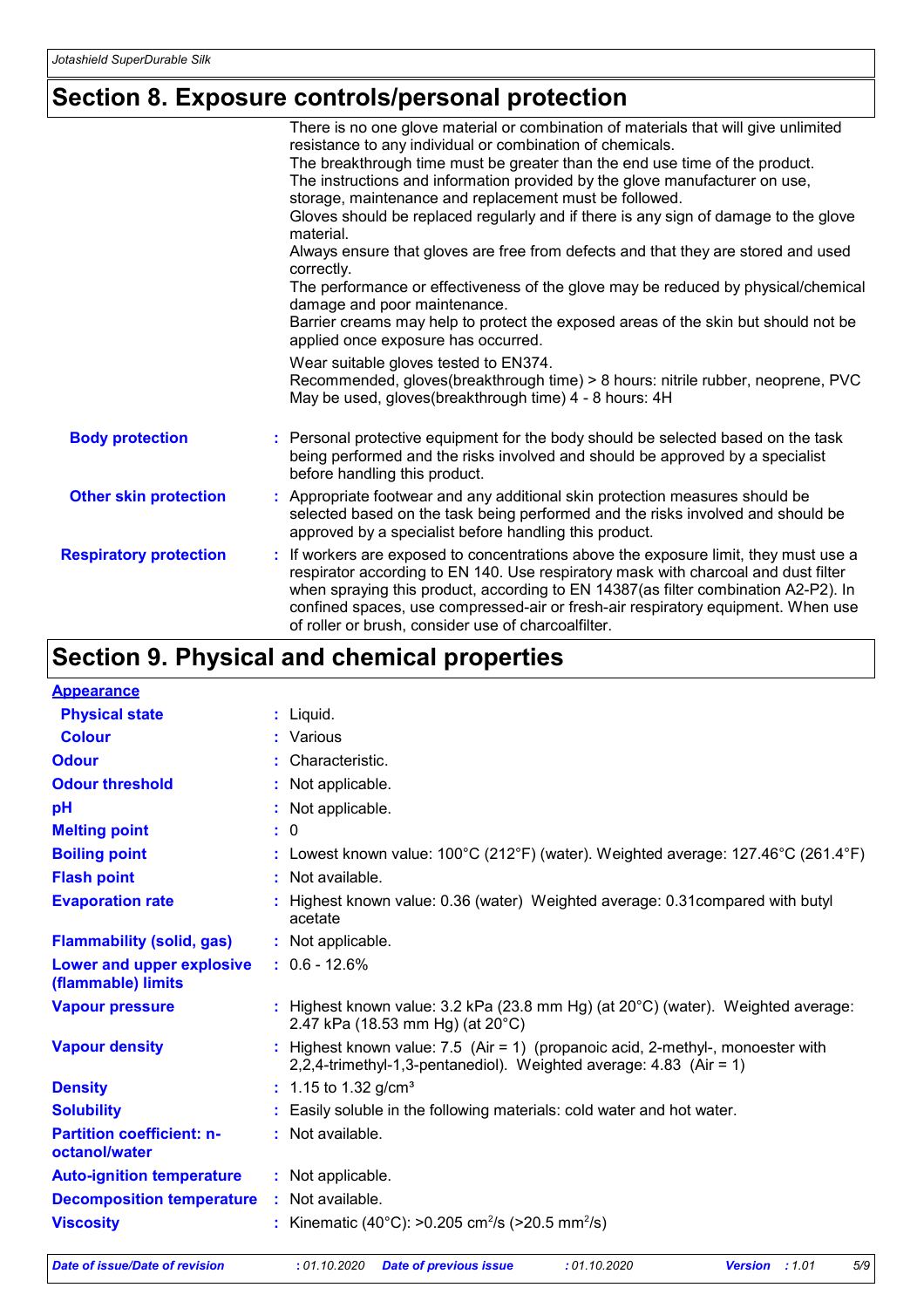# **Section 10. Stability and reactivity**

| <b>Reactivity</b>                            | : No specific test data related to reactivity available for this product or its ingredients.              |
|----------------------------------------------|-----------------------------------------------------------------------------------------------------------|
| <b>Chemical stability</b>                    | : The product is stable.                                                                                  |
| <b>Possibility of hazardous</b><br>reactions | : Under normal conditions of storage and use, hazardous reactions will not occur.                         |
| <b>Conditions to avoid</b>                   | : No specific data.                                                                                       |
| <b>Incompatible materials</b>                | : No specific data.                                                                                       |
| <b>Hazardous decomposition</b><br>products   | : Under normal conditions of storage and use, hazardous decomposition products<br>should not be produced. |

# **Section 11. Toxicological information**

## **Information on toxicological effects**

|  | <b>Acute toxicity</b> |  |  |
|--|-----------------------|--|--|
|  |                       |  |  |

| <b>Product/ingredient name</b> | <b>Besult</b> | <b>Species</b> | <b>Dose</b> | <b>Exposure</b> |
|--------------------------------|---------------|----------------|-------------|-----------------|
| $C(M)$ IT/MIT $(3:1)$          | LD50 Oral     | Rat            | 53 mg/kg    |                 |

### **Irritation/Corrosion**

Not available.

### **Sensitisation**

| <b>Product/ingredient name</b> | <b>Route of</b><br>exposure | <b>Species</b>                  | <b>Result</b> |
|--------------------------------|-----------------------------|---------------------------------|---------------|
| $C(M)$ IT/MIT $(3:1)$          | skin                        | Mammal - species<br>unspecified | Sensitising   |

#### **Mutagenicity**

Not available.

#### **Carcinogenicity**

Not available.

## **Reproductive toxicity**

Not available.

#### **Teratogenicity**

Not available.

## **Specific target organ toxicity (single exposure)**

Not available.

## **Specific target organ toxicity (repeated exposure)**

Not available.

## **Aspiration hazard**

Not available.

#### **Information on likely routes :** Not available. **of exposure**

| <b>Potential acute health effects</b> |                                                     |
|---------------------------------------|-----------------------------------------------------|
| <b>Eye contact</b>                    | : No known significant effects or critical hazards. |
| <b>Inhalation</b>                     | : No known significant effects or critical hazards. |
| <b>Skin contact</b>                   | : No known significant effects or critical hazards. |
| <b>Ingestion</b>                      | : No known significant effects or critical hazards. |

## **Symptoms related to the physical, chemical and toxicological characteristics**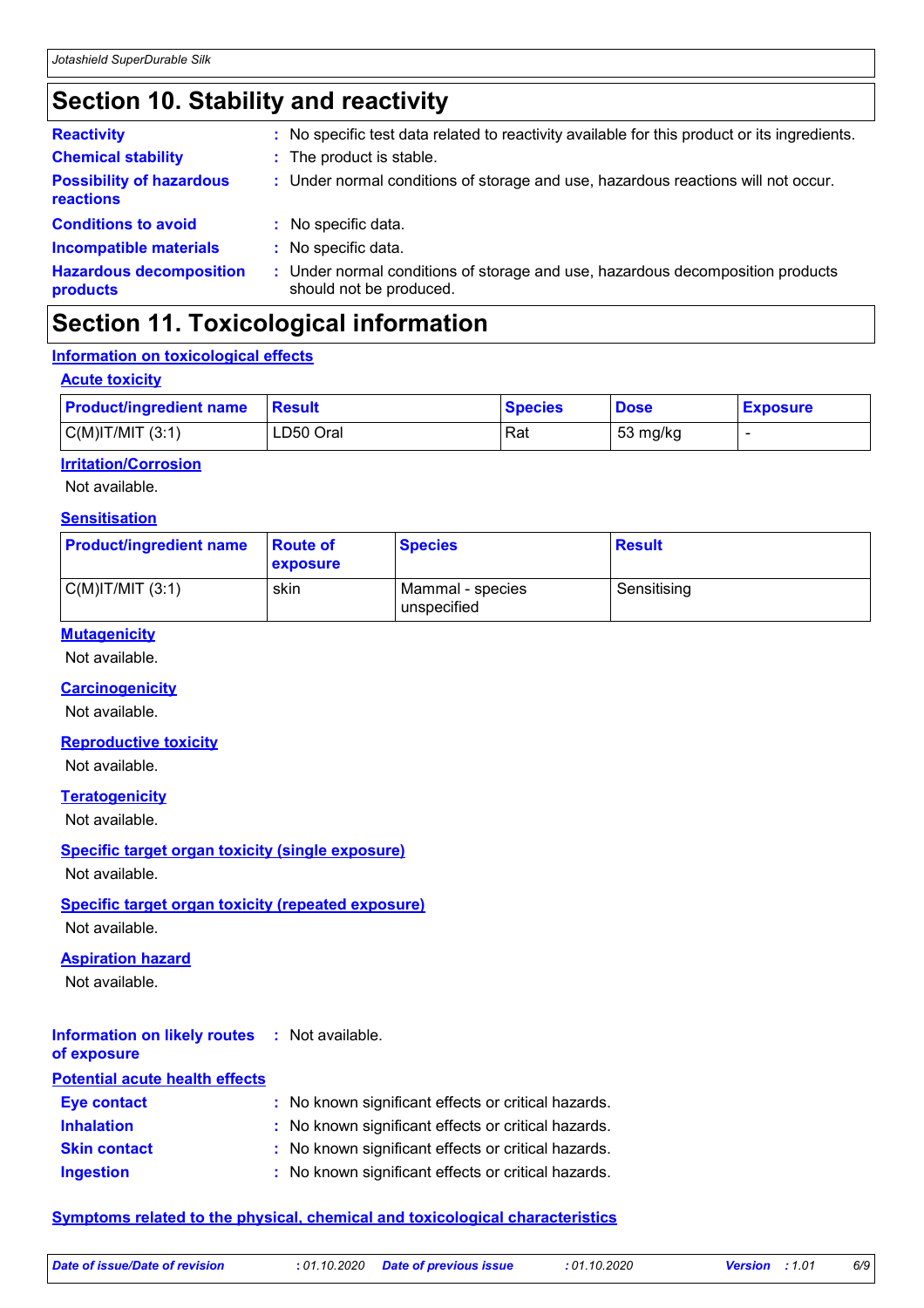# **Section 11. Toxicological information**

| Eye contact                             | : No specific data.                                                                        |  |
|-----------------------------------------|--------------------------------------------------------------------------------------------|--|
| <b>Inhalation</b>                       | : No specific data.                                                                        |  |
| <b>Skin contact</b>                     | : No specific data.                                                                        |  |
| <b>Ingestion</b>                        | : No specific data.                                                                        |  |
|                                         | Delayed and immediate effects as well as chronic effects from short and long-term exposure |  |
| <b>Short term exposure</b>              |                                                                                            |  |
| <b>Potential immediate</b><br>effects   | : Not available.                                                                           |  |
| <b>Potential delayed effects</b>        | : Not available.                                                                           |  |
| <b>Long term exposure</b>               |                                                                                            |  |
| <b>Potential immediate</b><br>effects   | : Not available.                                                                           |  |
| <b>Potential delayed effects</b>        | : Not available.                                                                           |  |
| <b>Potential chronic health effects</b> |                                                                                            |  |
| Not available.                          |                                                                                            |  |
| <b>General</b>                          | : No known significant effects or critical hazards.                                        |  |
| <b>Carcinogenicity</b>                  | : No known significant effects or critical hazards.                                        |  |
| <b>Mutagenicity</b>                     | : No known significant effects or critical hazards.                                        |  |
| <b>Teratogenicity</b>                   | : No known significant effects or critical hazards.                                        |  |
| <b>Developmental effects</b>            | : No known significant effects or critical hazards.                                        |  |
| <b>Fertility effects</b>                | : No known significant effects or critical hazards.                                        |  |

## **Numerical measures of toxicity**

#### **Acute toxicity estimates**

Not available.

# **Section 12. Ecological information**

### **Toxicity**

| <b>Product/ingredient name</b> | <b>Result</b>                                                                                   | <b>Species</b>                                                           | <b>Exposure</b>                            |
|--------------------------------|-------------------------------------------------------------------------------------------------|--------------------------------------------------------------------------|--------------------------------------------|
| $ C(M) T/MIT$ (3:1)            | Acute EC50 0.027 mg/l                                                                           | Algae - Selenastrum<br>capricornutum                                     | 72 hours                                   |
|                                | Acute EC50 0.16 mg/l<br>Acute LC50 0.19 mg/l<br>Chronic NOEC 0.1 mg/l<br>Chronic NOEC 0.05 mg/l | Daphnia - Daphnia magna<br>Fish - Oncorhynchus mykiss<br>Daphnia<br>Fish | 48 hours<br>96 hours<br>21 days<br>14 days |

#### **Persistence and degradability**

| <b>Product/ingredient name</b> | <b>Aquatic half-life</b> | <b>Photolysis</b> | Biodegradability |
|--------------------------------|--------------------------|-------------------|------------------|
| $C(M)$ IT/MIT $(3:1)$          |                          |                   | Not readily      |

## **Bioaccumulative potential**

Not available.

## **Soil/water partition Mobility in soil**

**coefficient (KOC)**

**:** Not available.

*Date of issue/Date of revision* **:** *01.10.2020 Date of previous issue : 01.10.2020 Version : 1.01 7/9*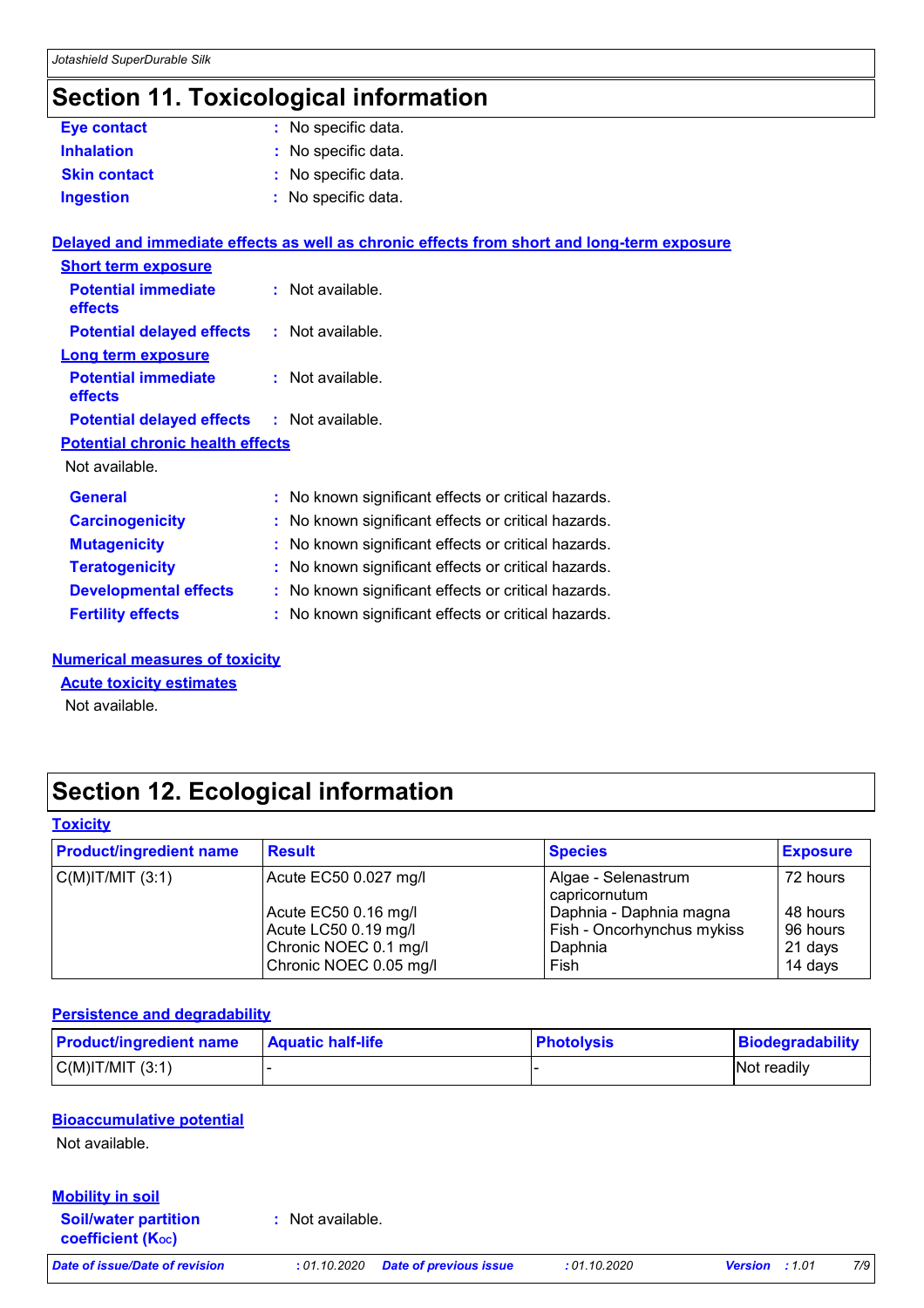## **Section 12. Ecological information**

**Other adverse effects :** No known significant effects or critical hazards.

## **Section 13. Disposal considerations**

The generation of waste should be avoided or minimised wherever possible. Disposal of this product, solutions and any by-products should at all times comply with the requirements of environmental protection and waste disposal legislation and any regional local authority requirements. Dispose of surplus and nonrecyclable products via a licensed waste disposal contractor. Waste should not be disposed of untreated to the sewer unless fully compliant with the requirements of all authorities with jurisdiction. Waste packaging should be recycled. Incineration or landfill should only be considered when recycling is not feasible. This material and its container must be disposed of in a safe way. Care should be taken when handling emptied containers that have not been cleaned or rinsed out. Empty containers or liners may retain some product residues. Avoid dispersal of spilt material and runoff and contact with soil, waterways, drains and sewers. **Disposal methods :**

# **Section 14. Transport information**

|                                      | <b>ADR/RID</b>           | <b>IMDG</b>    | <b>IATA</b>              |
|--------------------------------------|--------------------------|----------------|--------------------------|
| <b>UN number</b>                     | Not regulated.           | Not regulated. | Not regulated.           |
| <b>UN proper</b><br>shipping name    | $\overline{\phantom{a}}$ |                |                          |
| <b>Transport hazard</b><br>class(es) | $\blacksquare$           |                | $\overline{\phantom{0}}$ |
| <b>Packing group</b>                 | $\blacksquare$           | ٠              | $\blacksquare$           |
| <b>Environmental</b><br>hazards      | No.                      | No.            | No.                      |
| <b>Additional</b><br>information     | ۰                        | -              | -                        |

**Special precautions for user Transport within user's premises:** always transport in closed containers that are **:** upright and secure. Ensure that persons transporting the product know what to do in the event of an accident or spillage.

**Transport in bulk according :** Not available. **to Annex II of Marpol and the IBC Code**

# **Section 15. Regulatory information**

**Safety, health and environmental regulations specific for the product**

**:** No known specific national and/or regional regulations applicable to this product (including its ingredients).

## **International regulations**

## **Chemical Weapon Convention List Schedules I, II & III Chemicals**

Not listed.

## **Montreal Protocol (Annexes A, B, C, E)**

Not listed.

#### **Stockholm Convention on Persistent Organic Pollutants**